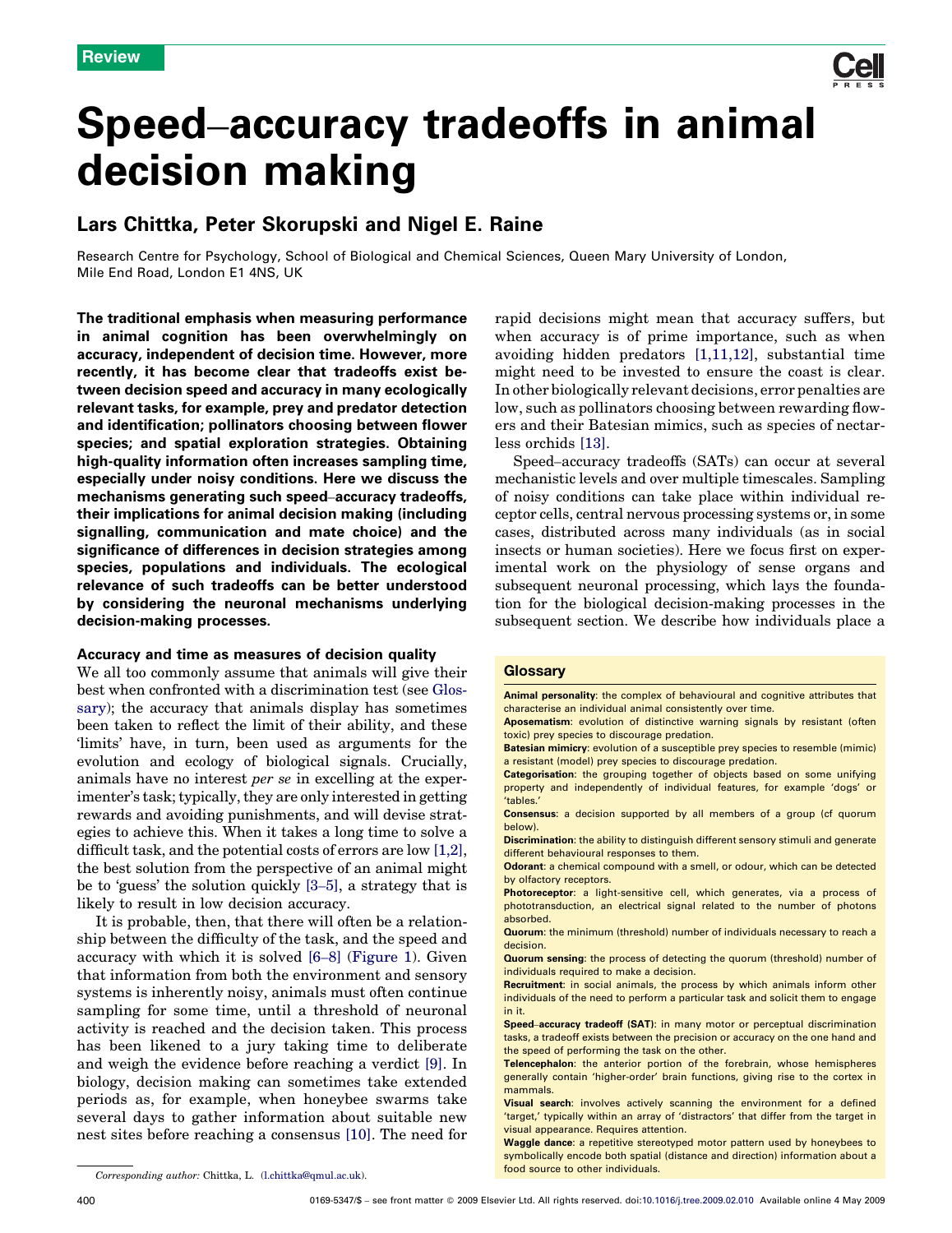<span id="page-1-0"></span>

Figure 1. Relationship between speed and accuracy in discrimination tasks. For most decision tasks (e.g. a perceptual discrimination of at least moderate difficulty), there is an inverse relationship between response speed and accuracy (red curve) over a range of response times. Accuracy can be improved by investing more time in the decision process or, conversely, decisions can be made more quickly but at the cost of making a higher number of errors: that is a SAT. If the discrimination being tested is perceptually very easy (blue curve), then potential SATs will not be evident, because the subject will be performing with high accuracy over any realistic range of reaction times.

selective emphasis on either speed or accuracy in fundamental processes such as foraging, avoiding predators and communication. Finally, we expand our focus to 'personality' differences in terms of SATs, and the question of how many individuals can contribute to effective group decision making.

## Tradeoffs in sensory processes: psychophysics and physiology

Although SATs are likely to affect many, if not all, sensory modalities (including hearing and echolocation, temperature sensing and electroreception), the best-studied modalities are vision and olfaction, and we discuss the mechanistic properties of these pathways insofar as they might affect SATs in natural decision making.

#### Vision

Successful vision depends on swiftly detecting and accurately apprehending visual change, for example, discovering an approaching predator in tall savannah grass, or a pollinator searching for flowers against green foliage. Although the optics of insect compound eyes have relatively poor spatial resolution [\[14\]](#page-6-0), they can have excellent temporal resolution, exceeding our own by an order of magnitude. Furthermore, during movement, spatial information can be considered in the temporal domain: during visual scanning, fine spatial detail will result in high-frequency temporal variation in photoreceptor responses [\[15\]](#page-6-0). This implies that the acquisition of spatial detail in a visual scene depends on sampling time; if this is the case, then SATs are to be expected. In fact, this has been found when bees have to detect and discriminate flowers using colour [\[16\].](#page-6-0) Bees choosing

rapidly are more error prone than are conspecifics choosing more slowly [\[4,17\]](#page-6-0), but all individuals improve their choice accuracy (and typically increase their response time) if errors are penalised [\[4,18\]](#page-6-0). These effects depend on task difficulty: they are found where target and distractor colours are similar (and where more information can be extracted from longer integration times) but not when colours are clearly distinguishable [\[8\].](#page-6-0)

Efficiency requires photoreceptors to make the most of available light levels, and nocturnal animals can push their visual systems remarkably far in such situations, but at the cost of speed [\[19\]](#page-6-0). Compared to their fast-flying diurnal cousins, nocturnal bees and wasps have 'slow' photoreceptors that are unsuitable for fast visual pursuit, but make the most of the low light levels available through temporal summation (at the cost of speed). Diurnal pollinators also fly more slowly in dim light conditions, which increases photoreceptor sampling time and facilitates flower detection [\[20\]](#page-6-0). However, although behavioural strategies can be adapted to either speed or accuracy of visual sampling, the ultimate limits on speed are determined by the species-typical endowment of photoreceptor properties. This is because of the relatively high cost of fast neural processing and the consequent selection pressure to minimise these costs [\[21\]](#page-6-0).

Although the fastest insect photoreceptors can outperform vertebrate cones when judged by frequency response, there is no doubt that the primate visual system is extremely efficient in the rapid identification and classification of visual scenes [\[22\]](#page-6-0). However, as task difficulty increases, such as when searching for hard-to-find objects, SATs are the rule [\[23\]](#page-6-0). Motion detection by primates is particularly well understood in terms of SATs in the decision-making process, and models based on neurophysiological data reliably predict variations in response speed and accuracy with task difficulty [\[9\]](#page-6-0).

When processing stimuli indicating predation threat, mammals appear to use one of two neuronal circuits. The first, an evolutionary ancient, subcortical pathway where sensory information is processed in the amygdala and directly triggers behavioural fear responses, is fast but inaccurate [\[1\]](#page-6-0). The second, a more recently evolved cortical system, accumulates information about predation threat more slowly but with greater accuracy [\[1\]](#page-6-0). This shows that SATs can occur within, as well as across, different neuronal mechanisms in the same animal.

However, the interaction between neural processing systems of different speed is not always this straightforward. In some instances of rapid visual categorisation by humans, for example, deciding whether an animal is present in a natural scene, the expected SAT seems not to apply [\[24\]](#page-6-0) and, in some perceptual decisions about briefly presented abstract patterns, might even be reversed [\[25\]](#page-6-0). Early visual processing sometimes appears capable of extracting maximal information from short sampling times [\[26\]](#page-6-0), whereas longer time windows might introduce interference from higher-lever cortical systems (top-down processing), thus obscuring the typical SAT. The extent to which such complications might apply to natural decision making, in non-human primates and other animals, remains to be determined.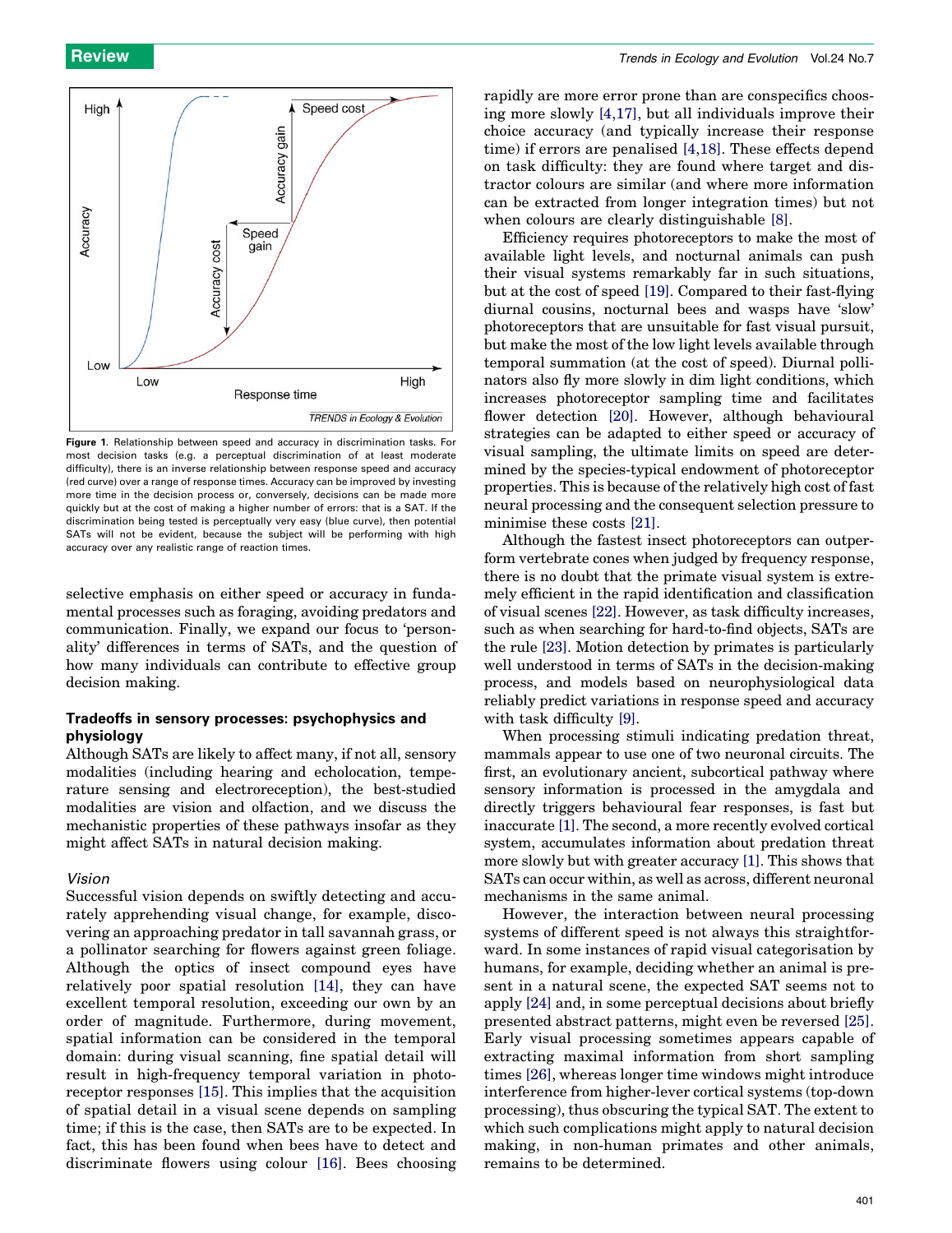#### Olfaction

Traditionally, olfaction has not been considered a fast sense, but recent studies indicate that rodents are capable of identifying odorants with a single sniff [\[27](#page-6-0)– [30\]](#page-6-0). Behavioural measures suggest rodents can make olfactory discriminations within 200 ms, and neurophysiological data indicate that much of the information about odorant identity can be extracted in as little as 50 ms [\[29,31\].](#page-6-0) Given the apparent speed of odour identification and discrimination, is there a SAT in early olfactory processing? This issue is not simple to resolve, because performance (discrimination of the same odour pairs) depends substantially on the experimental procedure [\[29,32,33\],](#page-6-0) as well as the motivation of the animal, and its consequent behavioural strategy, which is often simply to opt for 'just good enough' [\[5\]](#page-6-0).

Mice trained to sample for a variable time interval (until the possibility of a reward was cued by a buzzer) showed a SAT, where discrimination accuracy depended on both the difficulty and sampling time available [\[30\]](#page-6-0). Tellingly, mice free to pace themselves opted for a short sniffing time and performed less accurately. It is likely that the mice were not pushing their olfactory system to its limits, given that there was a 50% chance of a reward regardless. This suggests the interesting possibility for future experiments of attempting to control voluntary sampling time by manipulating potential payoffs.

Extensive electrophysiological analysis and modelling of odour processing in insects suggest that (based on temporal coding) improved olfactory discrimination accuracy should be possible with longer sampling times, but also that significant information is present relatively early after odour onset [\[34\].](#page-6-0) This suggests that SATs in the olfactory domain will be common. Few behavioural studies have yet attempted to disentangle accuracy, speed and motivation. A recent study that controlled odorant exposure time and discrimination difficulty found a SAT for honeybee olfactory discrimination, with highest-concentration odorants identified with high accuracy following 200 ms exposure, but performance accuracy still increasing up to 1 s exposure for the lowest concentrations [\[7\]](#page-6-0).

#### Adaptive decision making by individuals in the field

Whereas the preceding sections dealt with sensory–neural mechanisms that might generate SATs in information acquisition, our focus now turns to how individuals might flexibly adjust their emphasis on either speed or accuracy in their natural lives.

#### Avoiding predation

One context in which choice accuracy has great biological value is predator detection: here, costs of errors are potentially extreme [\[1,11\].](#page-6-0) The cost of the time taken to ascertain a threat could be substantial, because predators can be cryptic and often use behavioural tactics to minimise detection [\[35\]](#page-6-0). Complete certainty about the absence of a predator, however, can perhaps only be ascertained by near-constant searching, which would interfere with other activities. Thus, a crucial question is when to stop a search for a cryptic predator when the threat is at least reasonably low [\[1\]](#page-6-0). In mammalian visual search, the question of the optimal time to terminate a search for a predator has been well explored both on a psychophysical and neurobiological level, as well as in terms of theoretical (optimality) considerations [\[1\]](#page-6-0) (Figure 2). However, the predictions arising



Figure 2. Model of relationship between perceptual sampling time and decision accuracy in a predator avoidance response, based on signal detection theory and sequential analysis [\[1,9\].](#page-6-0) In signal detection theory, there are four types of response, with two categories of error shown in red and two types of correct decision shown in blue (a). The frequency of these responses changes depending on the response threshold (b). The probability that a predation threat is present can range from 0 (definitely absent) to 1 (definitely present [bii]). The actual sensory 'evidence' in the CNS of an animal (e.g. differences in neuronal spiking frequencies in relevant brain regions) will accumulate over finite sampling times and is inherently noisy (bi) [\[1,9\]](#page-6-0). The cumulative sum of 'sensory evidence' at any point in time represents a decision variable, which can be compared with a threshold evidence level required for the initiation of avoidance behaviour. If the threshold is set at a low level (blue dashed line), then less time is needed for accumulation of the sensory evidence, but the accuracy of this evidence will be poor. This will result in regular false alarms, in which avoidance responses are triggered when the actual probability (bii) of predation is extremely low. Raising the threshold level (red dashed line) improves the accuracy of the sensory evidence accumulated, reducing the likelihood of false alarms, but at the cost of slowing down decision speed and increasing the (potentially fatal) risk of missing a predator.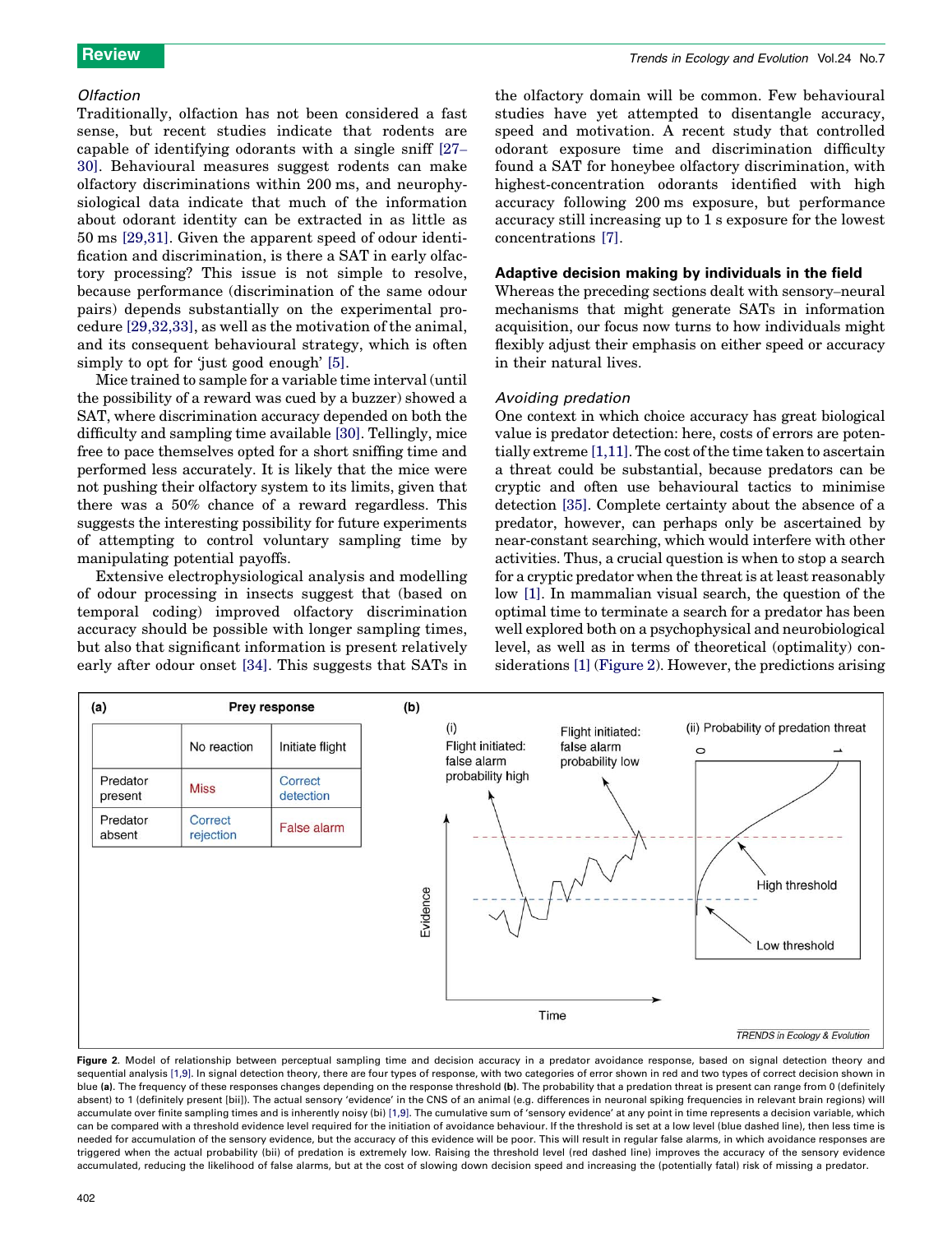from this work remain to be tested in biologically realistic settings.

Recent empirical work addressed the SATs faced by flower-visiting insects when foraging under predation threat. Some species of crab spiders (e.g. Misumena vatia) can match the colour of the flower on which they wait to ambush unsuspecting insect pollinators [\[35,36\]](#page-6-0). However, insects not only learn to avoid flowers that harbour spiders [\[37\]](#page-6-0) but will also adopt specific changes in flight behaviour to facilitate detection of cryptic predators and minimise risk [\[11,38\]](#page-6-0). Bees that have previously encountered cryptic crab spiders fly slower and scan the flowers for nearly twice the time needed to detect a conspicuous predator.

Natural guppy (Poecilia reticulata) populations are exposed to variable predation risk and, in high-predation environments, one might expect fish to be more cautious when deciding where to look for mates. In a recent study, wild-caught male guppies from high-predation streams were compared with those from low-predation streams in terms of their speed and accuracy in spatial memory tasks, using a three-chamber maze where the reward was access to females [\[39\].](#page-6-0) Males began each trial in the middle chamber, and the authors recorded the time taken to make a choice (i.e. when the fish entered either the rewarded or unrewarded chamber). Males from a predator-infested background were significantly slower in making decisions, whereas those from safer environments would make quicker, and potentially inaccurate, decisions [\[39\].](#page-6-0) It remains to be established whether these behavioural patterns are genetically determined or result from prolonged experience of predation risk.

#### Foraging and prey choice

When deciding what to eat, there is a range of conditions in which either speed or accuracy could be advantageous [\[40](#page-6-0)– [42\]](#page-6-0). In pollinating insects, the cost of visiting the 'wrong' flower species can be relatively marginal, if error penalties are simply lower nectar rewards than from the targeted species [\[3,4,43\]](#page-6-0). Elsewhere, error costs can be considerably higher, such as predators choosing between toxic and edible prey, where choice accuracy is of prime importance [\[44\]](#page-6-0). These considerations have important implications for the evolution of signals used by foragers to decide whether to choose certain prey items.

The literature on bee colour discrimination provides an example of the potential pitfalls of considering discrimination accuracy independent of decision time. When extensively trained, the colour discrimination of bees is on a par with that of humans for coloured stimuli within the spectral ranges of both species [\[45\]](#page-6-0), so that extremely fine colour differences are distinguishable. Colour discrimination has important implications for floral signal evolution: flowers competing for pollinator services often strive to generate unique and memorable signals, so that they are distinguishable from competitors, ultimately promoting pollinator constancy [\[46\]](#page-6-0). Some scholars have claimed that the high accuracy of bee colour discrimination means there is no selective pressure for competing flower species to diverge in colour beyond what is just above the discrimination threshold of a pollinator [\[47\]](#page-6-0). However, flower colour discrimination in the field can be poorer than

demonstrated in the laboratory by more than an order of magnitude [\[48\],](#page-6-0) suggesting that selection pressure on flowers to diverge in colour might result in highly distinguishable signals. This apparent contradiction can be resolved when one considers that fine discrimination comes with large time costs [\[7,8\]](#page-6-0), in fact, potentially higher than the costs of visiting unrewarding or poorly rewarding flowers [\[3\].](#page-6-0) In such cases, an adaptive foraging strategy could be one that is fast and error prone [\[3,4\].](#page-6-0) However, we would be mistaken to assume that errors reflect an actual inability to discriminate. Indeed, this might explain why unrewarding orchids manage to persist as mimics of sympatric, rewarding model flowers [\[43\]](#page-6-0), even though the mimicry is sometimes only superficial [\[13\].](#page-6-0) Depending on the rarity of orchid encounters and the degree of spatial intermingling of flower species, the time costs of avoiding errors simply exceed those of any actual errors. More research is needed to ascertain whether this is the case.

Errors can be substantially more costly when prey is potentially hazardous, such as unpalatable butterflies, stinging insects or venomous snakes. Sometimes, these are easily distinguishable from palatable prey by highcontrast 'warning' (i.e. aposematic) colouration, but there are also many perfectly edible animals that mimic sympatric unpalatable ones with aposematic colouration [\[49,50\].](#page-6-0) Although evolution textbooks tend to focus on near-perfect examples of such mimicry as striking examples of biological adaptation, there are many mimics whose similarity with a noxious model is only superficial: take, for example, the familiar yellow-and-black hoverflies, whose flight behaviour, body shape and, in many cases, colour pattern details make them easily distinguishable from their wasp models to the trained eye ([Figure 3](#page-4-0)). It is unlikely that such imperfect mimicry results from cognitive or sensory limitations of predators that are unable to discriminate model from mimic. However, reliably assessing that a yellow-and-black insect is a defenceless fly takes time and, indeed, perhaps sufficient time for the fly to escape before the predator reaches a decision [\[44\]](#page-6-0). A testable prediction is that a predator pressed for time should avoid time-costly discriminations between defended models and inaccurate edible mimics, and instead adopt a 'safety first' policy of avoiding all prey with similar appearance [\[44\].](#page-6-0)

Cannibalistic fish (e.g. Pimephales promelas) seeking to spare their own offspring or kin, including eggs, face a special challenge [\[51\]:](#page-6-0) discrimination (often by chemosensory cues) can be difficult and probably requires extensive sampling time, perhaps driving adults to alternative diets at times when errors are particularly likely. However, this possibility awaits experimental support.

#### Communication

SATs are likely to affect the transmission of information in many communication systems. One process where the quality of information transmission is likely to increase with sampling time is the intricate 'dance communication' in honeybees (Apis spp.). In addition to collecting information about suitable forage in the outside world, these bees also collect information on the 'dance floor,' an area of wax comb inside the hive where successful foragers perform a figure-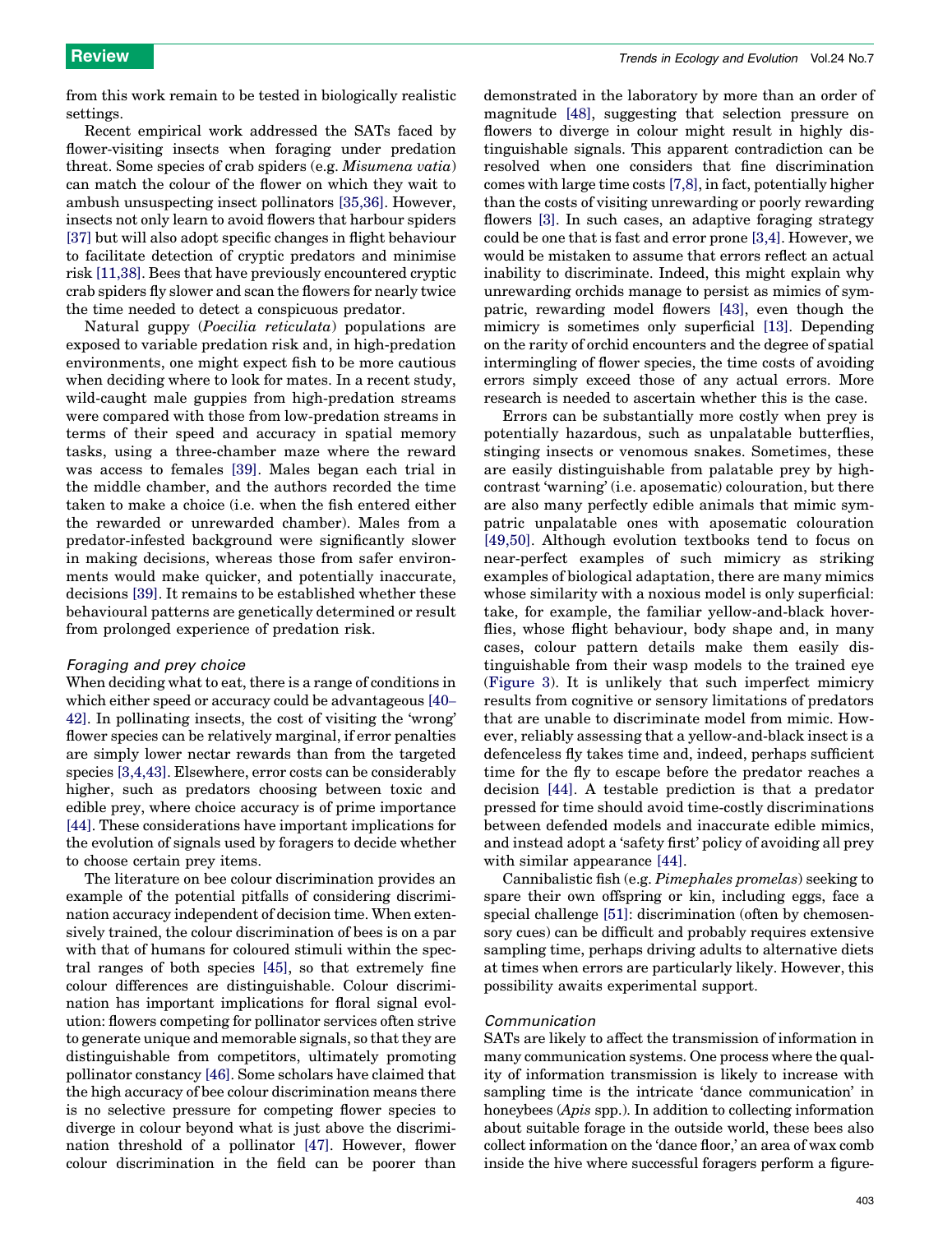<span id="page-4-0"></span>

Figure 3. Imperfect mimicry in aposematic visual appearance. Many well-defended insects, such as the wasp Vespula germanica, have a warning colouration with alternating stripes of highly contrasting colours (a). Such colouration is mimicked by hoverflies, such as Sericomyia silentis (b). When images are large and inspection time unlimited, the mimicry is often only superficial in terms of body shape and specific detail of colour pattern. However, the reader is encouraged to print these images at life size and ask an observer whether they can decide between the wasp and fly, by presenting them, for example, for less than a second. We suggest that such imperfect mimicry persists because the temporal costs of making an accurate identification gives the flies the extra time needed to escape [\[44\].](#page-6-0) Reproduced, with permission, from Tom Ings.

of-eight-shaped 'waggle dance' to indicate the distance and direction of food sources to waiting bees [\[52,53\].](#page-6-0) Followers must interpret the duration and orientation of the waggle runs performed by the dancer to determine how far and in which direction to fly when leaving the nest. However, an individual dancer will vary somewhat in the orientation and duration of waggle runs between subsequent dance circuits when advertising the same location [\[52\]](#page-6-0). Information transmission will also be affected by noise: recruits need to keep track of the movements of the dancer in complete darkness, detecting tactile cues with their antennae. This means that a previously uninformed recruit needs to experience several dance circuits before it can hope to find a distant food source [\[54\].](#page-6-0) It remains to be tested whether the precision with which a new recruit locates a target depends on the amount of sampling inside the hive. A crucial challenge will be for the recruit to decide when to stop collecting information and to act on it: an early departure with information of limited accuracy might result in a wasted flight of several kilometres, whereas excessive sampling could constrain the time available for actual foraging. Similar tradeoffs are likely to affect other communication systems, such as mate quality assessment in bird or cricket song.

#### Interindividual differences and group decision making

Whereas the previous section focussed on within-individual adjustments of speed or accuracy in natural decision making, here we broaden the perspective to differences among individuals and to cases where groups of individuals need to arrive at a consensus when deciding between a variety of options.

#### Personality differences

SATs are typically assessed using a particular individual (or animal group [\[10,55\]](#page-6-0)), tested under conditions selected to emphasise either decision speed or accuracy. However, there might also be between-subject differences, so that some individuals consistently make 'fast-and-sloppy' decisions, whereas others might be more meticulous and slow. Indeed, personality differences between 'impulsive' and 'reflective' subjects are well known in human subjects [\[2,56\].](#page-6-0) In natural guppy populations tested in a spatial memory task, there was a continuum from 'hasty' individuals with a consistently high error rate to other individuals whose decisions were approximately twice as accurate but two log units slower [\[39\]](#page-6-0). Such 'careful' individuals had a relatively enlarged telencephalon, the brain region involved in spatial memory in fish. This raises the question of whether individuals with poor spatial memory choose a fast-and-inaccurate strategy because rapid spatial exploration might produce rewards more swiftly than would retrieving error-prone spatial memories [\[39\]](#page-6-0).

Such interindividual differences have also been demonstrated in several social bee species, both in visual flower discrimination [\[4,18\]](#page-6-0) and the olfactory domain [\[17\]](#page-6-0). This diversity of bee 'personalities' could benefit the colony, because each hive is likely to encounter a variety of conditions that favour either foraging speed or accuracy [\[4\]](#page-6-0). Because each bee can decide where to visit flowers depending on its own experience of foraging success, a prediction is that workers should distribute themselves adaptively across foraging locations that differ in reward variability [\[57\]](#page-6-0). More experiments are needed to explore whether each personality chooses an environment where its individual speed–accuracy strategy works best. On a more general scale, we also need to understand better the genetic and sensory–neural differences underpinning individual variation in SATs.

### Consensus building in social decisions

It has been pointed out that, within social insect colonies, individuals might constitute the 'receptor cells' of the superorganism [\[58\]](#page-6-0), and individual differences in judging the environment could contribute to adaptive decision making within the group. In such cases, sampling occurs on (at least) two levels: first, individuals collect information about the environment; second, this information is then integrated across many individuals; hence, such processes can take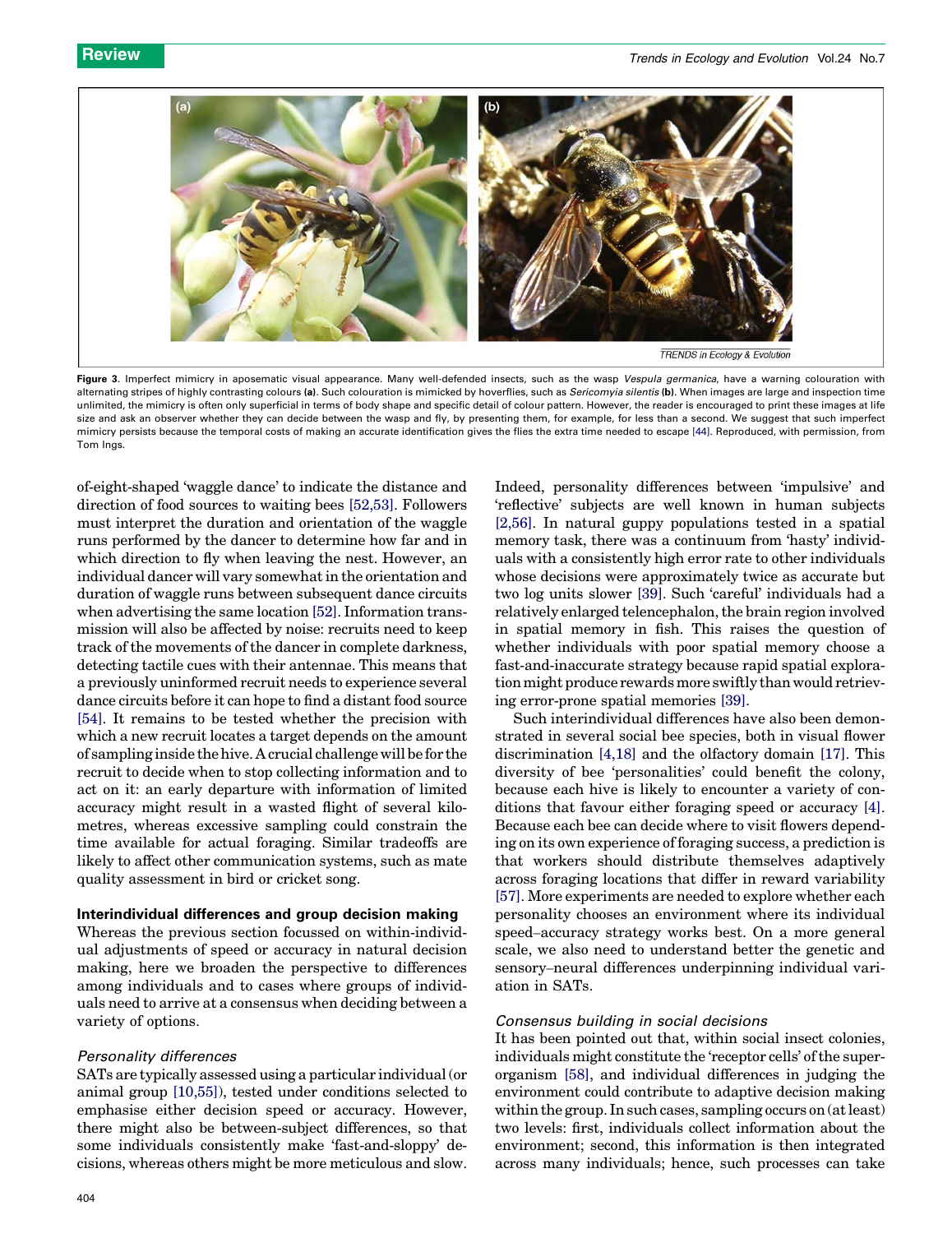extensive time. One example is house hunting in Temnothorax ant colonies, a regular task for these ants because they nest in friable rock crevices. Scouts that find potentially suitable new nest sites return to the old nest to recruit 'second opinions.' If recruits are impressed by the new location, they will also return to the old nest to recruit more ants. Once a threshold (quorum) number of ants accumulate in a new site, scouts switch to collecting workers and brood from the old nest [\[55\].](#page-6-0) Quorum sensing enables colonies to evaluate the merits of several potential nest sites simultaneously before committing to any of them [\[59\],](#page-7-0) and varying the quorum threshold enables colonies to adapt decision taking to the urgency of the situation. Colonies use lowquorum thresholds and hence make faster, more errorprone decisions when their original nest is destroyed, or they are in a harsh environment[\[55\]](#page-6-0). However, colonies use high-quorum thresholds to achieve slower, more accurate decisions when there is no urgency, for example, when the original nest remains intact but they are looking for a better site [\[60\]](#page-7-0). Quorum sensing enables the colony to solicit multiple opinions, thereby smoothing out potential individual errors in assessing nest-site quality, and provides flexibility for the decision process to change over time [\[61\].](#page-7-0) An especially extended consensus-building process (up to several days) operates when honeybee swarms select a new home, integrating conflicting information from multiple scouts with divergent 'opinions,' a process that is also likely to be affected by SATs [\[10\].](#page-6-0)

#### Conclusion

Although SATs are not inevitable in sensory discrimination and decision making [\[25,62,63\]](#page-6-0), they are likely to affect more behavioural processes and sensory modalities than those described here. We suspect that mate choice will be a key area, as it has been known for some time that an inverse relationship exists between the time available to choose a mate and the 'choosiness' of the animals in selecting a partner [\[64\]](#page-7-0). Whether this represents a SAT

sensu stricto is unclear, because it is unknown whether a poor choice under time pressure is an error or a 'deliberate' compromise in the absence of alternatives. Nonetheless, there is already extensive information about how long individual potential mates are sampled for and how many are assessed sequentially or simultaneously [\[64](#page-7-0)–67], which would make integration into a formal SAT framework straightforward in future work [\[68,69\].](#page-7-0)

Doubtless there are other biological processes where such tradeoffs are relevant (Box 1), such as studies of animal counting [\[6\],](#page-6-0) the precision of motor skills [\[70\]](#page-7-0), aggressive encounters or predator hunting. Other cases might be information transmission in animal communication, and perhaps even processes such as subcellular signalling [\[71\],](#page-7-0) the specificity and speed of immune responses or the speed of embryonic development [\[72,73\]](#page-7-0) (especially the developing nervous system). In future studies of tradeoffs in decision making, consideration of the neuronal mechanisms that underlie decision making will be fundamental to understanding specific temporal dynamics and precision levels. In some cases, tradeoffs are generated by the necessity of single mechanisms to accumulate 'evidence' over time [\[9\]](#page-6-0); in other cases, animals have both fast, low-accuracy and slow, high-accuracy mechanisms available, which can each be used adaptively according to current conditions [\[1,2,16\]](#page-6-0). Finally, in the natural lives of animals, several tasks will have to be scheduled within their daily routines. To understand how they allocate emphasis to either speed or accuracy across tasks requires information about their current priorities, which might often be difficult to obtain. The tightly controlled experimental studies reported here do not yet fully capture the complexity of decision making in the wild, but results from such studies can now be verified in the field. Behavioural ecologists and neuroscientists are encouraged to expand the bridge between their disciplines, to establish a more integrated view of how animals process information and ultimate reasons for these strategies.

#### Box 1. Outstanding questions

- What role do SATs have in motor control of predation? For example, ambush predators, such as mantids, generate fast movements, which, once initiated, are probably not subject to feedback control. However, are SATs present in the decision process leading to a strike? If so, what ecological conditions might favour speed or accuracy?
- If animals optimise their foraging strategies by taking into account time costs as well as reward benefits, how important is the accuracy with which an animal can estimate time? Should we expect all animals exhibiting flexible foraging strategies to be able to estimate time interval durations?
- Can imperfect mimicry (e.g. reward-less orchids or Batesian mimicry) be explained by discounting the potentially high cost of accuracy in the field?
- How is the balance between speed and accuracy calibrated to task requirements, both by experience in ontogeny and by evolution in phylogeny? How far can current models, based on simple integration of sensory evidence and flexible decision thresholds, explain these processes at both the individual and species level?
- How important is accuracy in communication systems, and how does this vary with ecological conditions? For example, how long should a female bird listen to a male singing to establish whether his repertoire indicates that he is a good potential mate?
- Neural coding of information faces fundamental metabolic constraints, because the cost of increasing signalling speed rises more steeply than do the benefits of increased information rate. What role does the metabolic cost of neural information have in SATs?
- To what extent do SATs hold in cases where perceptual discrimination, or even classification, can be accomplished extremely rapidly? Can the presence (or absence) of SATs in fast perceptual recognition inform us about the dynamics of the underlying perceptual processes? Could there be ecologically relevant conditions in which conflict between fast, automatic perceptual systems and slower cognitive systems reverse the typical relationship between speed and accuracy?
- Can SATs be demonstrated in sensory modalities and behavioural contexts other than those described in the main text? For example, is discrimination between social insect nest mates and intruders using contact chemoreception subject to a SAT? Do strong relationships exist between speed and accuracy in tasks involving distance olfaction, for example, perception of spatial patterns of odorant concentration used in pigeon homing over long distances? For how long should spiders assess potential prey identity using vibratory signals on their web before attacking?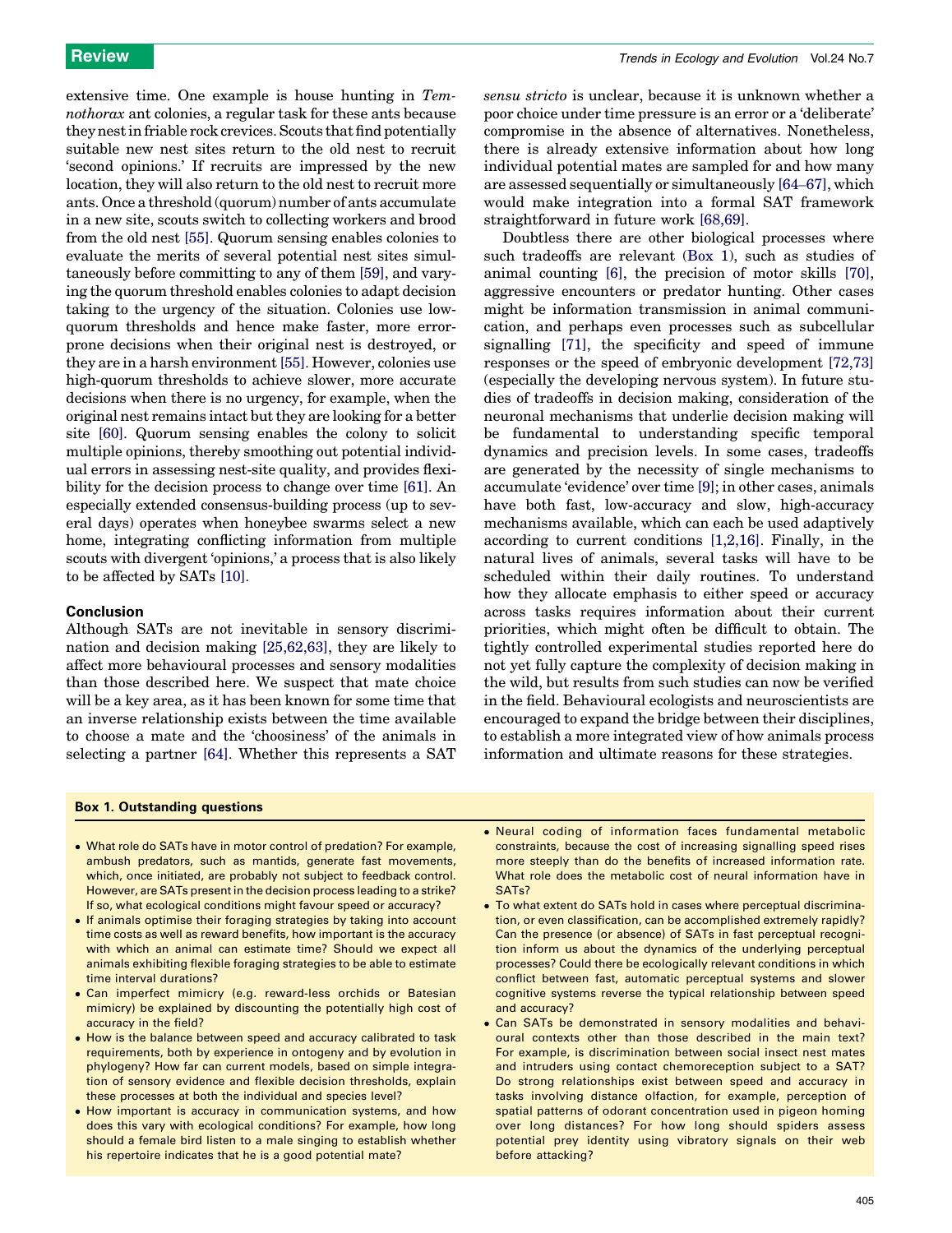#### <span id="page-6-0"></span>Acknowledgements

This work was supported by a combined grant from the Wellcome Trust, BBSRC and EPSRC (BB/F52765X/1).

#### References

- 1 Trimmer, P.C. et al. (2008) Mammalian choices: combining fast-butinaccurate and slow-but-accurate decision-making systems. Proc. R. Soc. Lond. B Biol. Sci. 275, 2353–2361
- 2 Evans, J. (2008) Dual-processing accounts of reasoning, judgement, and social condition. Annu. Rev. Psychol. 59, 255–278
- 3 Burns, J.G. (2005) Impulsive bees forage better: the advantage of quick, sometimes inaccurate foraging decisions. Anim. Behav. 70, e1-e5
- 4 Burns, J.G. and Dyer, A.G. (2008) Diversity of speed-accuracy strategies benefits social insects. Curr. Biol. 18, R953–R954
- 5 Kay, L. et al. (2006) When good enough is best. Neuron 51, 277–278
- 6 Pinel, P. et al. (2001) Modulation of parietal activation by semantic distance in a number comparison task. Neuroimage 14, 1013–1025
- 7 Wright, G.A. et al. (2009) A honeybee's ability to learn, recognise, and discriminate odors depends upon odor sampling time and concentration. Behav. Neurosci. 123, 36–43
- 8 Dyer, A.G. and Chittka, L. (2004) Bumblebees (Bombus terrestris) sacrifice foraging speed to solve difficult colour discrimination tasks. J. Comp. Physiol. [A] 190, 759–763
- 9 Gold, J.I. and Shadlen, M.N. (2007) The neural basis of decision making. Annu. Rev. Neurosci. 30, 535–574
- 10 Passino, K.M. and Seeley, T.D. (2006) Modeling and analysis of nestsite selection by honeybee swarms: the speed and accuracy trade-off. Behav. Ecol. Sociobiol. 59, 427–442
- 11 Ings, T.C. and Chittka, L. (2008) Speed-accuracy tradeoffs and false alarms in bee responses to cryptic predators. Curr. Biol. 18, 1520–1524
- 12 Hemmi, J.M. and Zeil, J. (2005) Animals as prey: perceptual limitations and behavioural options. Mar. Ecol. Prog. Ser. 287, 274–278
- 13 Galizia, C.G. et al. (2005) Relationship of visual and olfactory signal parameters in a food-deceptive flower mimicry system. Behav. Ecol. 16, 159–168
- 14 Warrant, E. and Nilsson, D-E., eds (2006) Invertebrate Vision, Cambridge University Press
- 15 Anderson, J.C. and Laughlin, S.B. (2000) Photoreceptor performance and the co-ordination of achromatic and chromatic inputs in the fly visual system. Vision Res. 40, 13–31
- 16 Spaethe, J. et al. (2001) Visual constraints in foraging bumblebees: flower size and color affect search time and flight behavior. Proc. Natl. Acad. Sci. U. S. A. 98, 3898–3903
- 17 Kulahci, I.G. et al. (2008) Multimodal signals enhance decision making in foraging bumble-bees. Proc. R. Soc. Lond. B Biol. Sci. 275, 797–802
- 18 Chittka, L. et al. (2003) Bees trade off foraging speed for accuracy. Nature 424, 388
- 19 Warrant, E.J. (2008) Seeing in the dark: vision and visual behaviour in nocturnal bees and wasps. J. Exp. Biol. 211, 1737–1746
- 20 Skorupski, P. et al. (2006) Visual search and decision making in bees: time, speed and accuracy. Int. J. Comp. Psychol. 19, 342-357
- 21 Niven, J.E. et al. (2007) Fly photoreceptors demonstrate energyinformation trade-offs in neural coding. PLoS Biol. 5, 828–840
- 22 Van Rullen, R. and Thorpe, S.J. (2002) Surfing a spike wave down the ventral stream. Vision Res. 42, 2593–2615
- 23 Carrasco, M. et al. (2006) Attention speeds processing across eccentricity: feature and conjunction searches. Vision Res. 46, 2028– 2040
- 24 Bacon-Mace, N. et al. (2007) Effects of task requirements on rapid natural scene processing: from common sensory encoding to distinct decisional mechanisms. J. Exp. Psychol. 33, 1013–1026
- 25 Lachter, J. et al. (2000) Disappearing percepts: evidence for retention failure in metacontrast masking. Vis. Cogn. 7, 269–279
- 26 Guyonneau, R. et al. (2004) Temporal codes and sparse representations: a key to understanding rapid processing in the visual system. J. Physiol. 98, 487–497
- 27 Abraham, N.M. et al. (2004) Maintaining accuracy at the expense of speed: stimulus similarity defines odor discrimination time in mice. Neuron 44, 865–876
- 28 Uchida, N. et al. (2006) Seeing at a glance, smelling in a whiff: rapid forms of perceptual decision making. Nat. Rev. Neurosci. 7, 485–491
- 29 Wesson, D.W. et al. (2008) Rapid encoding and perception of novel odors in the rat. PLoS Biol. 6, 717–729
- 30 Rinberg, D. et al. (2006) Speed-accuracy tradeoff in olfaction. Neuron 51, 351–358
- 31 Bathellier, B. et al. (2008) Dynamic ensemble odor coding in the mammalian olfactory bulb: sensory information at different timescales. Neuron 57, 586–598
- 32 Linster, C. et al.  $(2001)$  Perceptual correlates of neural representations evoked by odorant enantiomers. J. Neurosci. 21, 9837–9843
- 33 Linster, C. et al. (2002) Spontaneous versus reinforced olfactory discriminations. J. Neurosci. 22, 6842–6845
- 34 Laurent, G. (2002) Olfactory network dynamics and the coding of multidimensional signals. Nat. Rev. Neurosci. 3, 884–895
- 35 Heiling, A.M. et al. (2005) Colouration in crab spiders: substrate choice and prey attraction. J. Exp. Biol. 208, 1785–1792
- 36 Théry, M. and Casas, J. (2002) Predator and prey views of spider camouflage. Nature 415, 133
- 37 Dukas, R. and Morse, D.H. (2003) Crab spiders affect flower visitation by bees. Oikos 101, 157–163
- 38 Yokoi, T. and Fujisaki, K. (2009) Hesitation behaviour of hoverflies Sphaerophoria spp. to avoid ambush by crab spiders. Naturwissenschaften 96, 195–200
- 39 Burns, J.G. and Rodd, F.H. (2008) Hastiness, brain size and predation regime affect the performance of wild guppies in a spatial memory task. Anim. Behav. 76, 911–922
- 40 McNamara, J. and Houston, A. (1985) A simple model of information use in the exploitation of patchily distributed food. Anim. Behav. 33, 553–560
- 41 Kacelnik, A. and Abreu, F.B.E. (1998) Risky choice and Weber's law. J. Theor. Biol. 194, 289–298
- 42 Kacelnik, A. and Brunner, D. (2002) Timing and foraging: Gibbon's scalar expectancy theory and optimal patch exploitation. Learn. Motiv. 33, 177–195
- 43 Muller, H. and Chittka, L. (2008) Animal personalities: the advantage of diversity. Curr. Biol. 20, R961–R963
- 44 Chittka, L. and Osorio, D. (2007) Cognitive dimensions of predator responses to imperfect mimicry? PLoS Biol. 5, 2754– 2758
- 45 Dyer, A.G. and Neumeyer, C. (2005) Simultaneous and successive colour discrimination in the honeybee (Apis mellifera). J. Comp. Physiol. [A] 191, 547–557
- 46 Gumbert, A. et al. (1999) Floral colour diversity in plant communities, bee colour space and a null model. Proc. R. Soc. Lond. B Biol. Sci. 266, 1711–1716
- 47 Vorobyev, M. and Menzel, R. (1999) Flower advertisement for insects: bees, a case study. In Adaptive Mechanisms in the Ecology of Vision (Archer, S.N. et al., eds), pp. 537–553, Kluwer Academic
- 48 Dyer, A.G. (2006) Discrimination of flower colours in natural settings by the bumblebee species Bombus terrestris (Hymenoptera: Apidae). Entomol. Gen. 28, 257–268
- 49 Ruxton, G.D. and Speed, M.P. (2005) A taste for mimicry. Nature 433, 205–207
- 50 Sherrat, T.N. (2008) The evolution of Müllerian mimicry. Naturwissenschaften 95, 681–695
- 51 Green, W.W. et al. (2008) Kin recognition and cannibalistic behaviours by adult male fathead minnows (Pimephales promelas). Naturwissenschaften 95, 269–272
- 52 De Marco, R.J. et al. (2008) Variability in the encoding of spatial information by dancing bees. J. Exp. Biol. 211, 1635–1644
- 53 Mattila, H.R. et al. (2008) Genetic diversity within honeybee colonies increases signal production by waggle-dancing foragers. Proc. R. Soc. Lond. B Biol. Sci. 275, 809–816
- 54 Judd, T.M. (1995) The waggle dance of the honey bee: which bees following a dancer successfully acquire the information? J. Insect Behav. 8, 343–354
- 55 Franks, N.R. et al. (2003) Speed versus accuracy in collective decision making. Proc. R. Soc. Lond. B Biol. Sci. 270, 2457–2463
- 56 Phillips, L.E. and Rabbitt, P.M.A. (1995) Impulsivity and speedaccuracy strategies in intelligence-test performance. Intelligence 21, 13–29
- 57 Raine, N.E. and Chittka, L. (2008) The correlation of learning speed and natural foraging success in bumble-bees. Proc. R. Soc. Lond. B Biol. Sci. 275, 803–808
- 58 Seeley, T.D. and Visscher, P.K. (2008) Sensory coding of nest-site value in honeybee swarms. J. Exp. Biol. 211, 3691–3697